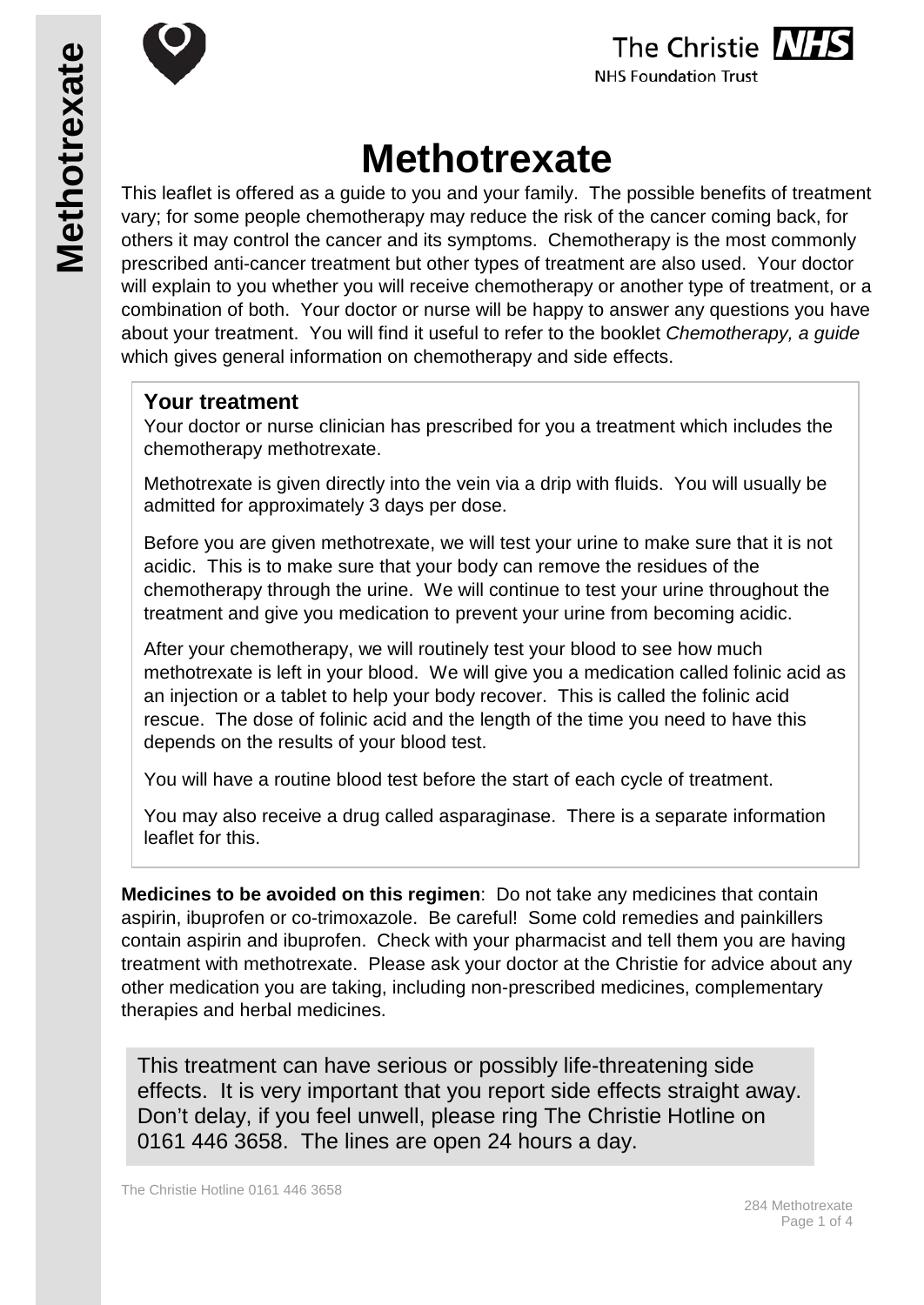# **Possible side effects**

Chemotherapy can cause many different side effects. Some are more likely to occur than others. Everyone is different and not everyone gets all the side effects. Most side effects are usually temporary, but in some rare cases they can be life-threatening. It is important to tell your hospital doctor or nurse about any side effects so they can be monitored and, where possible, treated.

### **Common side effects (more than 1 in 10)**

#### **Increased risk of serious infection**

You are vulnerable to infection while you are having chemotherapy. Minor infections can become life-threatening in a matter of hours if left untreated. Symptoms of infection include fever, shivering, sweats, sore throat, diarrhoea, discomfort when you pass urine, cough or breathlessness. We recommend that you use a digital thermometer so you can check your temperature. You can buy one from your local chemist.

#### **If you feel unwell, you have symptoms of an infection or your temperature is 37.5ºC or above or below 36ºC contact The Christie Hotline straight away**.

#### • **Anaemia (low number of red blood cells)**

While having this treatment you may become anaemic. This may make you feel tired and breathless. Let your doctor or nurse know if these symptoms are a problem. You may need a blood transfusion.

#### • **Bruising or bleeding**

This treatment can reduce the production of platelets which help the blood clot. Let your doctor know if you have any unexplained bruising or bleeding, such as nosebleeds, bloodspots or rashes on the skin, and bleeding gums. You may need a platelet transfusion.

#### • **Nausea and vomiting (sickness)**

The severity of this varies from person to person. Anti-sickness medication may be given along with your chemotherapy to prevent this. You may also be given anti-sickness tablets to take at home. If you continue to feel or be sick, contact your GP or this hospital, because your anti-sickness medication may need to be changed or increased.

#### • **Lethargy**

Some chemotherapy may make you feel tired and lacking in energy. It can be frustrating when you feel unable to cope with routine tasks. If you do feel tired, take rest and get help with household chores. If necessary, take time off work. Gentle exercise such as walking can be beneficial.

#### • **Hair loss**

Hair loss is usually total. The hair falls out gradually 10 to 14 days following your first course of treatment. The time scale varies from person to person. Please remember that this is a temporary side effect and your hair will grow back when your treatment is completed. If you would like an appointment with the wig service, this can be arranged for you. Ask the staff for a copy of the 'Wig Fitting Service at the Christie'.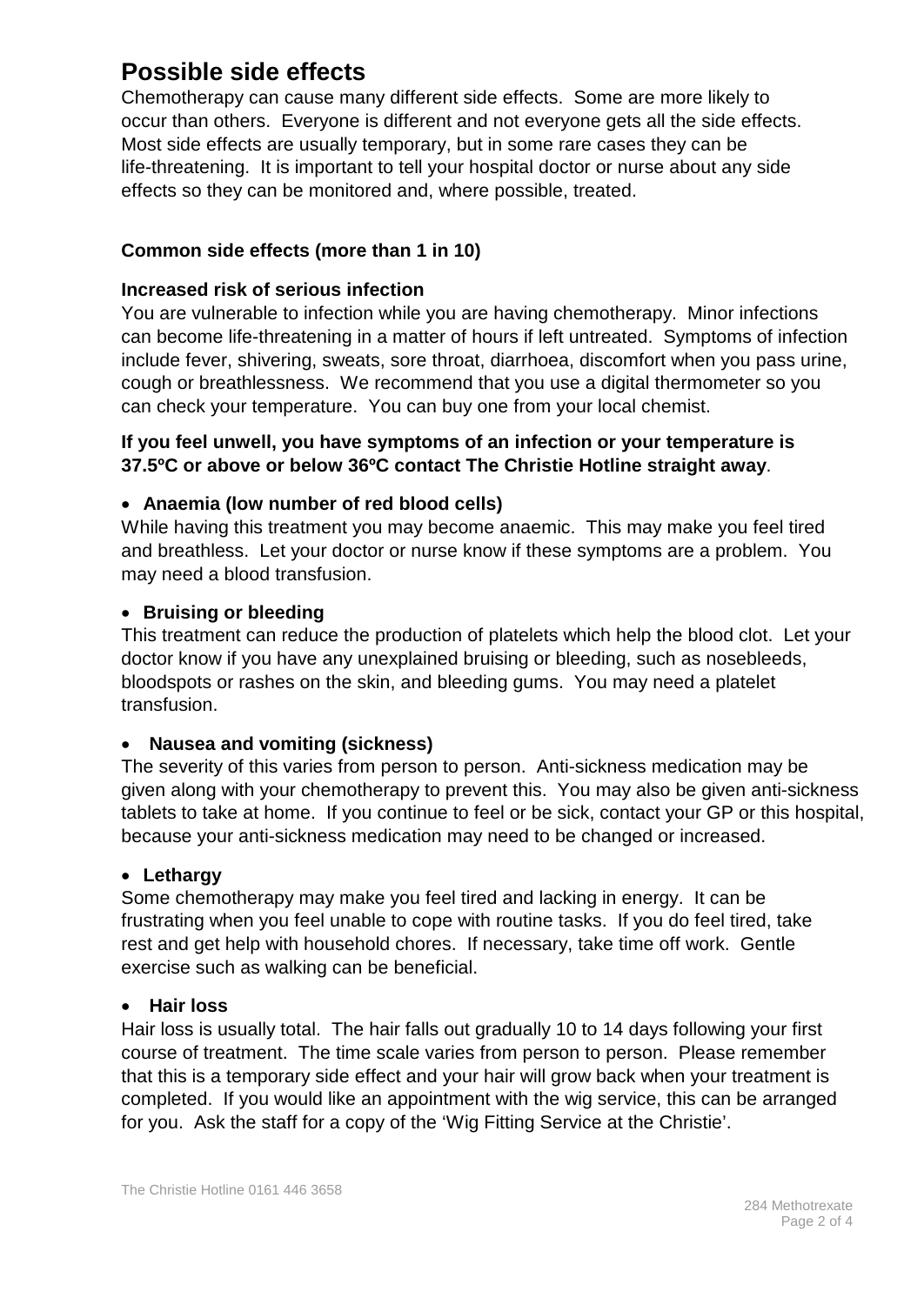#### • **Kidney function**

Methotrexate can affect your kidney function. To prevent this from happening, an alkaline medication called sodium bicarbonate is given as a drip or as tablets. Your kidney function will be closely monitored during and after your treatment.

#### • **Diarrhoea**

If this becomes a problem while you are having treatment, anti-diarrhoea medication can be prescribed by your GP for a temporary period until this is resolved. If this problem persists contact this hospital for advice.

#### **Uncommon side effects (less than 1 in 10)**

#### • **Sore mouth**

Your mouth may become sore or dry, or you may notice small mouth ulcers during this treatment. Drinking plenty of fluids and cleaning your teeth regularly and gently with a soft toothbrush can help to reduce the risk of this happening. We can prescribe a mouthwash for you to use during treatment. You can dilute this with water if your mouth is sore. Ask your doctor or nurse for further advice. There is also general mouth care information in the chemotherapy booklet. If you continue to have a sore mouth, please contact The Christie Hotline.

#### • **Sore eyes**

You may get a dry, gritty feeling in your eyes following treatment. If this happens, using Hypromellose eye-drops will help to ease the discomfort. If the problem persists contact this hospital. Your eyes may also water. This will improve in time and needs no specific treatment.

#### • **Sensitivity to the sun**

Some chemotherapy can make your skin more sensitive to the sun than usual. Sit in the shade, avoid too much sun and use a high factor sunblock cream. Asian and African-Caribbean people may develop noticeable light patches on their skin.

#### **Rare side effects (less than 1 in 100)**

• **Extravasation** is when chemotherapy leaks outside the vein. If you develop redness, soreness or pain at the injection site **at any time** please let us know straightaway.

#### **Serious and potentially life threatening side effects**

In a small proportion of patients chemotherapy can result in very severe side effects which may rarely result in death. The team caring for you will discuss the risk of these side effects with you.